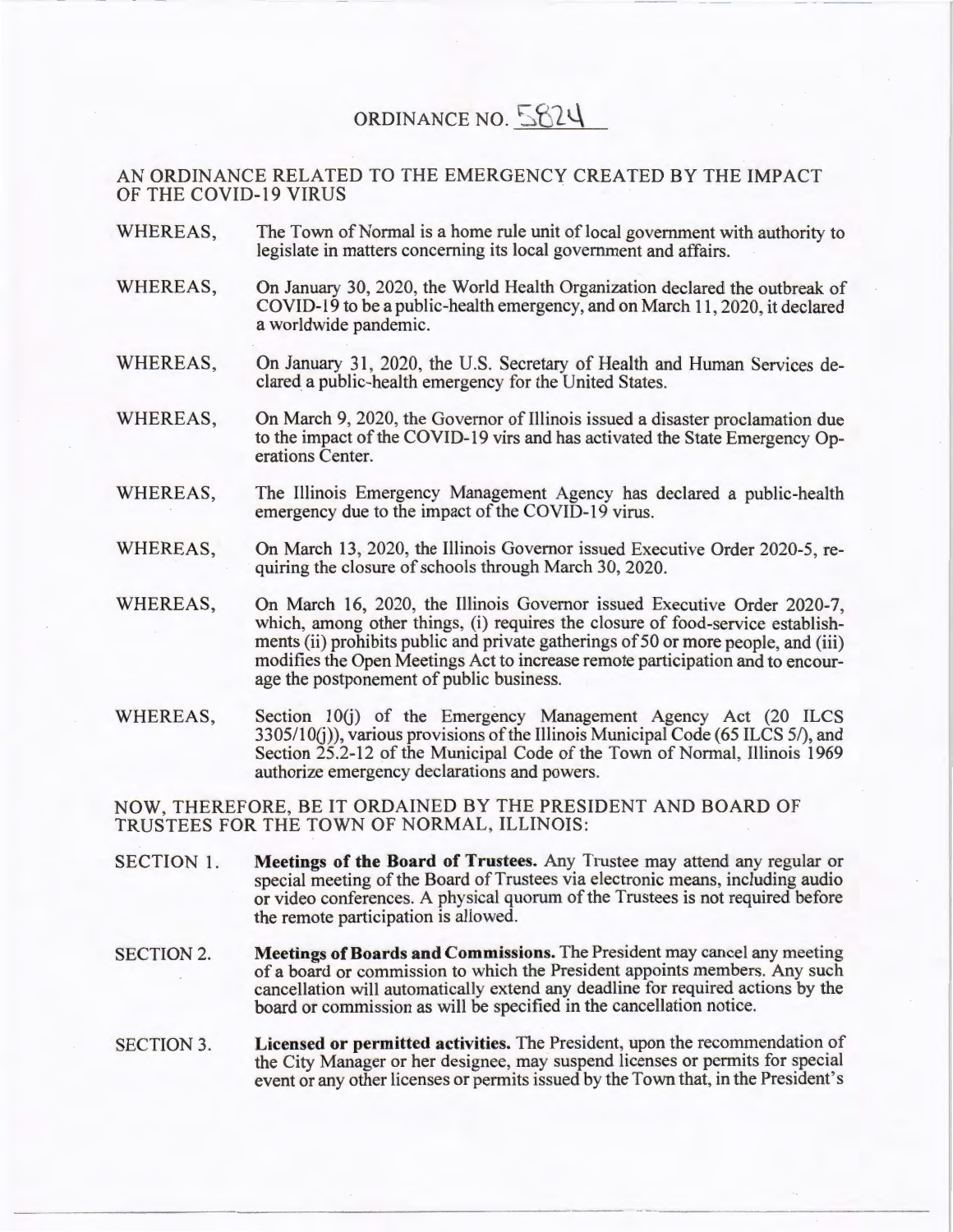judgment, are necessary for the protection of the life and property of residents and visitors to the community.

- SECTION 4. **Purchases.** The City Manager may authorize any purchase, for which funds are available, that is reasonably related to the emergency. The purchase may be made without following any formal requirement of the Purchasing Policy Manual.
- SECTION 5. **Intergovernmental agreements.** The City Manager is authorized to execute intergovernmental agreements that address the response and needs associated with this local disaster declaration that the City Manager deems to be in the best interest of the Town.
- SECTION 6. **Personnel policies.** the City Manager is hereby authorized to adjust any personnel policy related to leave time, other benefits, or terms and conditions of employment as is reasonably related to the provision of sufficient staffing during the term of the emergency.
- SECTION 7. **Bargaining units.** The City Manager is authorized to enter into any temporary agreement, including memoranda of understanding, with the Town's bargaining units in order to promote the provision of Town services and the health and safety of the public and employees during the emergency.
- SECTION 8. **Town Facilities.** The City Manager is hereby authorized to close Town facilities as is reasonably required to protect the health of the public and employees of the Town.
- SECTION 9. **Ordinance Violations.** The Corporation Counsel is authorized to extend any timeframe for payment or filing related to Town ordinance violations.
- SECTION 10. **Amounts Due and Owing.** The City Manager is authorized to extend deadlines for payment related to any amounts due and owing to the Town. The City Manager may delegate this authority to the Finance Director.
- SECTION 11. **Absence or Incapacity.** In the absence or incapacity of the President, the Mayor Pro Tern may exercise all of the emergency powers assigned to the President under this ordinance. In the absence or incapacity of the City Manager, then the Assistant City Manager may exercise all of the emergency powers assigned to the City Manager under this ordinance.
- SECTION 12. **Emergency Declaration.** This ordinance will be construed as a declaration of a local disaster as provided for under Section 11 of the Illinois Emergency Management Agency Act (20 ILCS 3305/11).
- SECTION 13. **Duration.** The emergency declaration and powers conferred under this ordinance will continue for the duration of the disaster proclamation issued by the Governor of Illinois on March 9, 2020, including any extensions or renewals thereof.
- SECTION 14. That the Town Clerk is directed and authorized to publish this ordinance in pamphlet form as provided by law
- SECTION 15. That this ordinance takes effect immediately upon its passage due to the urgency of implementing appropriate responses to the COVID-19 virus, which